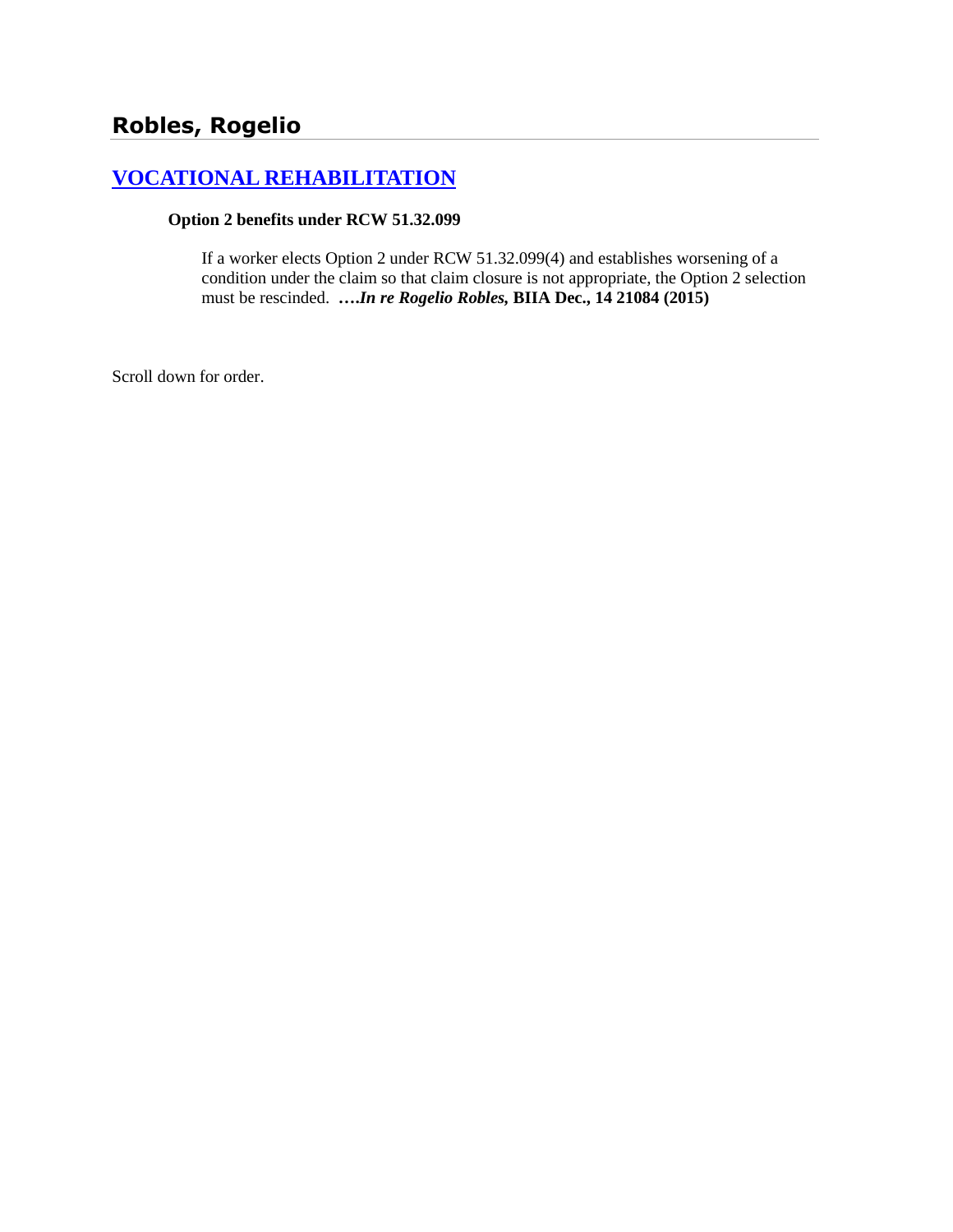#### **BEFORE THE BOARD OF INDUSTRIAL INSURANCE APPEALS STATE OF WASHINGTON**

**)**

## **IN RE: ROGELIO D. ROBLES ) DOCKET NOS. 14 21084, 14 21085 & 14 21086**

## **CLAIM NO. AH-73284 ) DECISION AND ORDER**

Rogelio Robles injured his low back while working for Washington Beef, Inc. when he attempted to grab a cow hide, but slipped and twisted. He received medical treatment for this condition, including two-level discectomy and fusion surgeries. Afterward, the Department determined that Mr. Robles would be eligible for vocational services.

The Department issued a series of orders in which they determined that Mr. Robles's (Option 2) vocational award was equal to \$10,942.20 to be paid to him biweekly in the amount of \$851.06; denied responsibility for a right inguinal hernia; and closed the claim with a permanent partial disability award equal to Category 2, WAC 296-20-280, for permanent low back impairments.

Mr. Robles alleges that he did not fully understand his choices when selecting vocational Option 2 and now wishes to change his selection to Option 1; that in addition to the low back conditions, the industrial injury caused a right inguinal hernia as well as a number of mental health conditions that should be accepted and treated under this claim; and that he should be provided additional time-loss compensation and vocational benefits under this claim.

Our industrial appeals judge affirmed the total amount and the biweekly payment amount of Option 2 benefits; affirmed the denial of responsibility for the right inguinal hernia; but remanded the matter to the Department to deny time-loss compensation benefits from April 17, 2014, through August 8, 2014, allow depressive disorder as a condition proximately caused by the industrial injury; and keep the claim open.

We conclude that the order establishing the payments under his Option 2 selection must be reversed because a prior related order became final before Mr. Robles's protest. Thus, the Department did not have jurisdiction to issue the order. However, we have jurisdiction to consider Mr. Robles's arguments regarding the Option 2 selection through his appeal of the closing order. Mr. Robles's appeal of the denial of responsibility for the right inguinal hernia must be dismissed because he presented no evidence that the industrial injury caused his right inguinal hernia. We agree that the Department's decision to close the claim must be reversed and we direct the Department to accept responsibility for Mr. Robles's depressive disorder; pay time-loss compensation benefits; and provide further proper and necessary treatment. We also direct the Department to rescind the Option 2 selection because RCW 51.32.099(4)(b) directs that a worker's Option 2 selection is rescinded by a determination that claim closure was not appropriate.

Page 1 of 9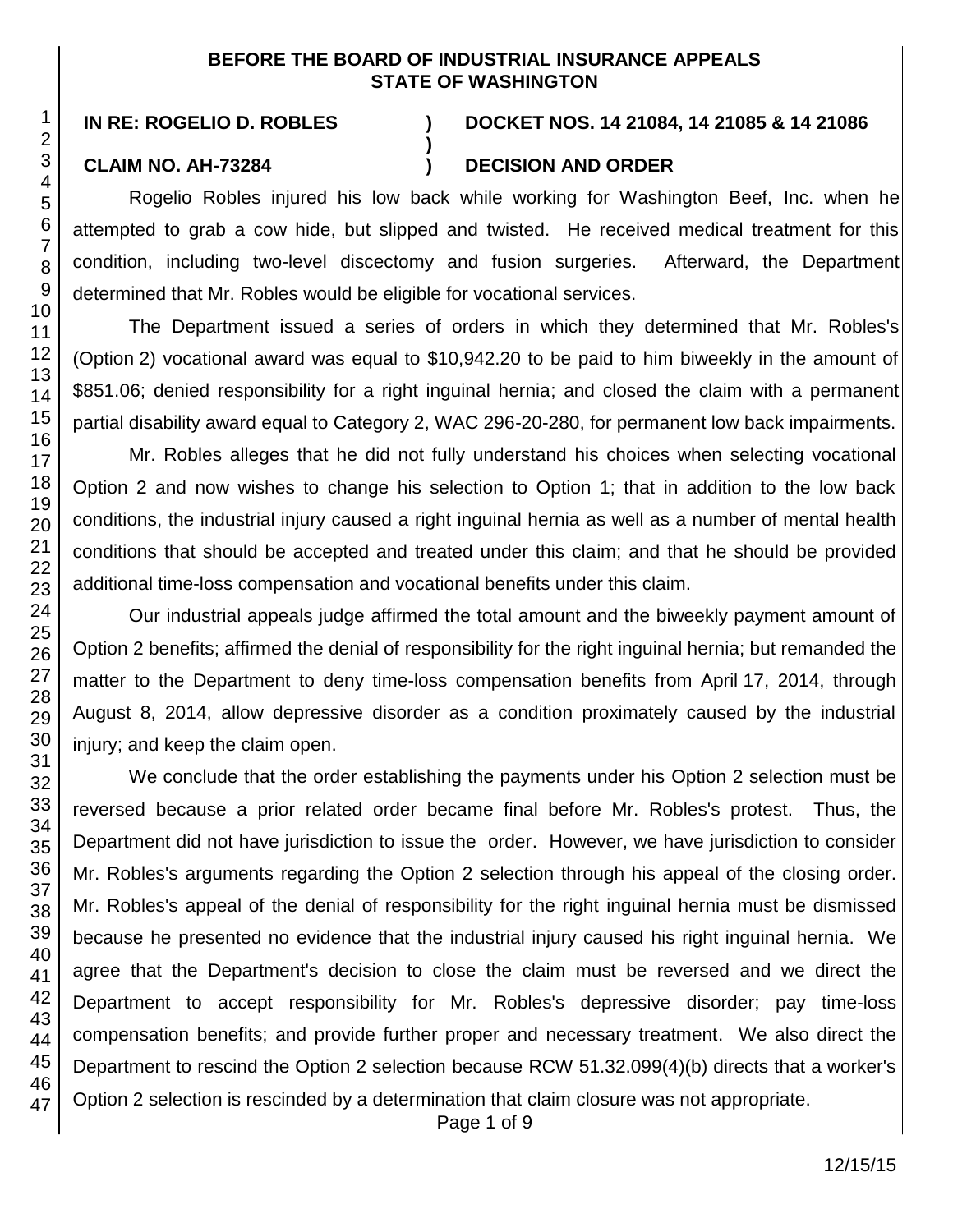#### **DISCUSSION**

### **Dckt. No. 14 21084--Department Authority to Issue August 4, 2014 Order.**

On November 13, 2014, Mr. Robles and the Department stipulated to the correctness of the facts contained in the Board-prepared "Jurisdictional History" chart. Page 2 of that chart indicates that the Option 2 selection order was issued by the Department on April 16, 2014. The April 29, 2014 order set forth the amount and payment rate of Mr. Robles's Option 2 monetary benefits.<sup>1</sup> No protest or appeal was filed by Mr. Robles to either the April 16, 2014, or the April 29, 2014 Department orders until July 15, 2014. On that date the Department received a protest letter regarding any adverse orders from a legal assistant employed by the law office retained by Mr. Robles to represent him regarding his industrial insurance claim. This protest letter was not timely as to either the April 16 or 29, 2014 Department orders.<sup>2</sup> Nonetheless on August 4, 2014, the Department issued an order purporting to affirm the April 29, 2014 order. No such similar order regarding the April 16, 2014 order was issued. Mr. Robles filed a timely appeal from the August 4, 2014 order. This factual scenario raises a jurisdictional question. If, however, there was no timely Protest and Request for Reconsideration, the April 29, 2014 order became final and the Department's August 4, 2014 order is at least voidable if not void.

As provided by *In re Mildred Holzerland*, BIIA Dec. 15,729 (1965), we reviewed the Department file to determine whether we have jurisdiction over this appeal. From this review, we take notice of the following facts: The April 29, 2014 order was translated into Spanish and copies mailed to Mr. Robles's last-known address at the time. Mr. Robles had been receiving mail from the Department at that address for years. He still resides there. The Department file did not contain any documents that explicitly protested or could be interpreted as raising questions regarding the provisions of the April 29, 2014 Department order. There was no indication from the Department file to suggest that Mr. Robles did not receive his copy of that order.

Based on our review of the Department file, we conclude that Mr. Robles did not protest the April 29, 2014 order before July 15, 2014, nor did anyone on his behalf. There was no timely protest or appeal of that order. The Department could have reconsidered that order "within the time limited for filing a notice of appeal to the board" without regard to whether a protest or appeal had been filed had it directed "the submission of further evidence or the investigation of any further

l

<sup>1</sup> The specifics of the award are not stated in the chart's entry for the April 29, 2014 order. The order provided that Mr. Robles's (Option 2) vocational award was equal to \$10,942.20 to be paid to him biweekly in the amount of \$851.06. <sup>2</sup> RCW 51.52.050(1) & .060(1).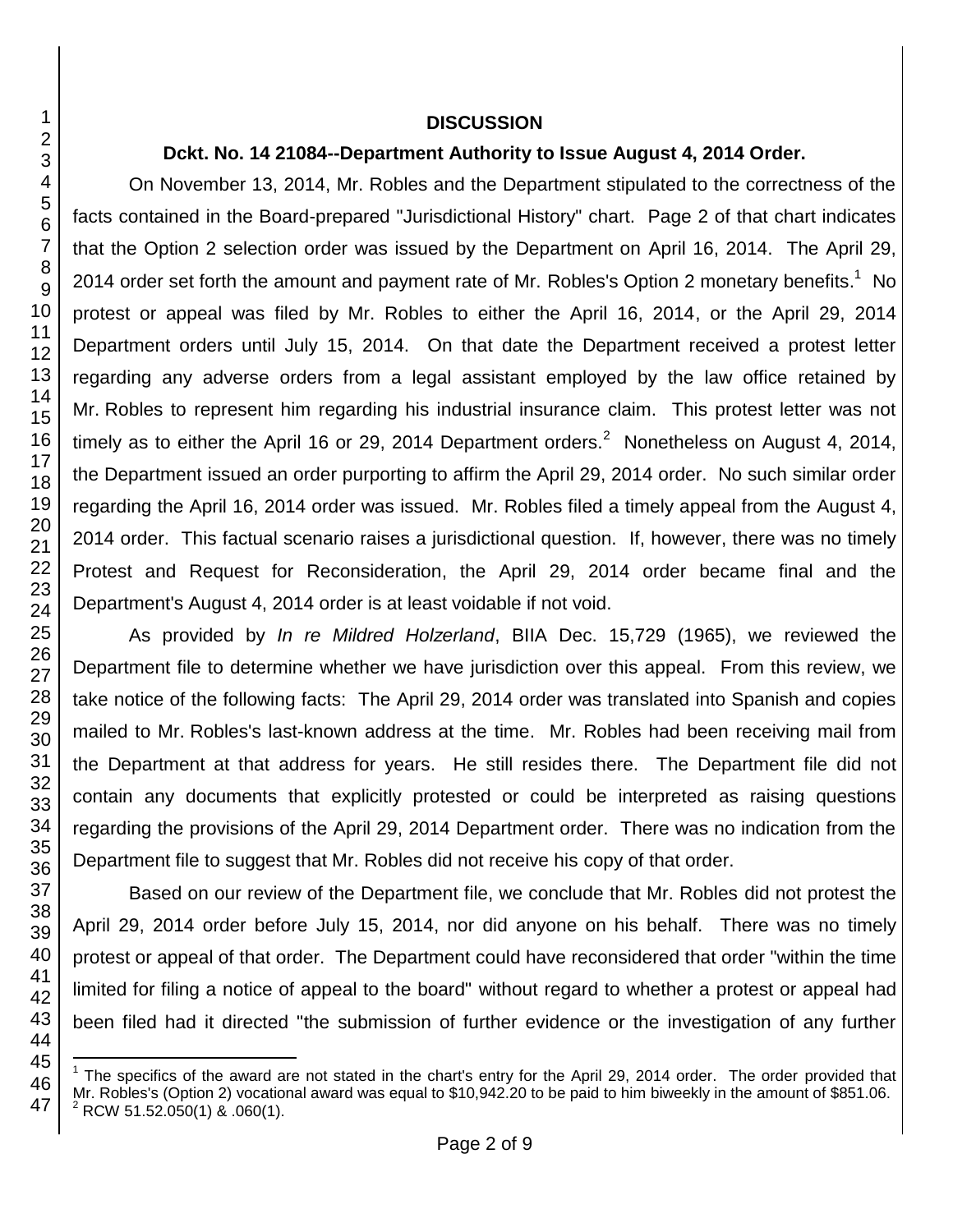fact."<sup>3</sup> It did not do so within the time limit specified in the statute. Therefore the underlying (April 29, 2014) Option 2 benefit calculation order became final and binding on the parties. The Department lacked authority to issue the August 4, 2014 order and it must be reversed.

**Dckt. No 14 21085--the order segregating the right inguinal hernia as unrelated to this claim**

Mr. Robles did not present any medical evidence to support the inclusion of the right inguinal hernia condition as part of this claim. Because he failed to present a prima facie case for relief, the correct disposition of this appeal is to dismiss it rather than to affirm the order under appeal. As further support for our action we note that in his Petition for Review Mr. Robles did not include any argument for covering the right inguinal hernia condition under this claim.

# **Dckt. No 14 21086--Claim Closure/Entitlement to Additional Benefits and rescission of the selection of Option 2 vocational benefits**

Mr. Robles contends that this claim was closed in error because he requires proper and necessary medical treatment for mental health conditions proximately caused by the March 19, industrial injury. We have reviewed the expert testimony and conclude the Proposed Decision and Order correctly decided the questions of causation and treatment of Mr. Robles's mental health condition(s).

The existence of a significant depressive disorder was verified by the scores on the Beck Depression Inventory testing administered by Ronald G. Early, M.D. We give greater weight to Dr. Early's testimony regarding causation and treatment of this condition due to his better understanding of Mr. Robles's mental health history both before and after the industrial injury. That historical evidence supports the finding that his depression did not clinically manifest itself until after the failure of his low back surgery. Mr. Robles's drinking and marital problems began because of the depression, not vice versa.

However, the evidence supporting the existence of the other mental health conditions diagnosed by Dr. Early is far less compelling. Mr. Robles has not manifested unusual pain behaviors or non-organic findings that would suggest that his pain is anything other than physically based. While anxiety often goes hand in hand with depression, in this case there is little evidence of clinically significant anxiety. And neither Dr. Early nor Michael Friedman, D.O., suggested treatment for an anxiety condition if one exists.

RCW 51.52.060(3).

l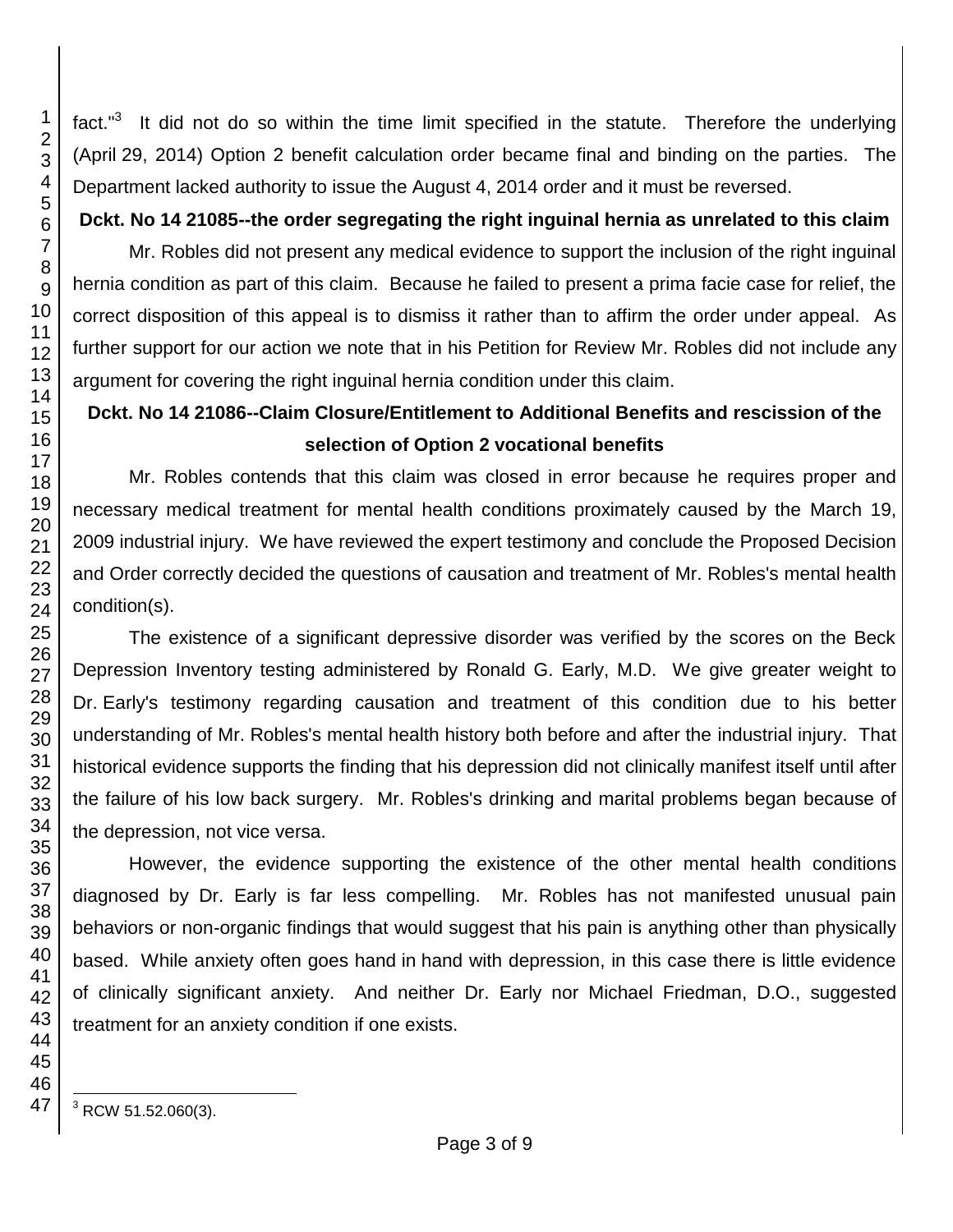Mr. Robles elected Option 2 benefits. Such an election does not prevent him from contesting the closing order and asserting his need for additional treatment and other benefits under the claim. $4\text{ }$  We conclude that Mr. Robles has a new medical condition, the depressive disorder, in the sense that it had not been accepted by the Department at the time it issued the order closing the claim. We also conclude that this new condition requires proper and necessary medical treatment that makes closure of the claim inappropriate at this time. In so doing, we have implicitly concluded that Mr. Robles has shown a worsening of his overall medical condition accepted under the claim within the meaning of RCW 51.32.099(4)(b).

RCW 51.32.099(4)(b) states in relevant part:

The department shall issue an order as provided in RCW 51.52.050 confirming the option 2 election, setting a payment schedule, and terminating temporary total disability benefits effective the date of the order confirming that election. The department shall thereafter close the claim. A worker who elects option 2 benefits shall not be entitled to further temporary total, or to permanent total, disability benefits except upon a showing of a worsening in the condition or conditions accepted under the claim such that claim closure is not appropriate, **in which case the option 2 selection will be rescinded** and the amount paid to the worker will be assessed as an overpayment . . .. (Emphasis ours.)

The statutory language is clear and not subject to interpretation. By operation of law the August 4, 2014 order is reversed; the vocational award as provided by the Option 2 election by Mr. Robles is rescinded; and the Department must take further action consistent with RCW 51.32.099, including assessing an overpayment of the Option 2 benefits paid to Mr. Robles. The circumstances surrounding Mr. Robles's selection of Option 2 are not relevant. The Option 2 selection is rescinded regardless of whether he understood the consequences of selecting that option.

This leaves only the question of Mr. Robles's entitlement to time-loss compensation benefits from April 17, 2014, when that benefit was ended, through August 8, 2014, the date of the closing order under appeal. The Option 2 benefit that was paid to him beginning April 29, 2014, and continuing after August 8, 2014, was the same amount that he would have been paid had he been receiving his regular time-loss compensation benefits under RCW  $51.32.090.^5$  Thus, if he is entitled to time-loss compensation benefits for the period above, the only additional money he would receive would be the time-loss compensation benefits from April 17-28, 2014, because the

l 4 *In re Bill Ackley*, BIIA Dec., 09 11392 (2010)

 $5$  RCW 51.32.099(4)(b).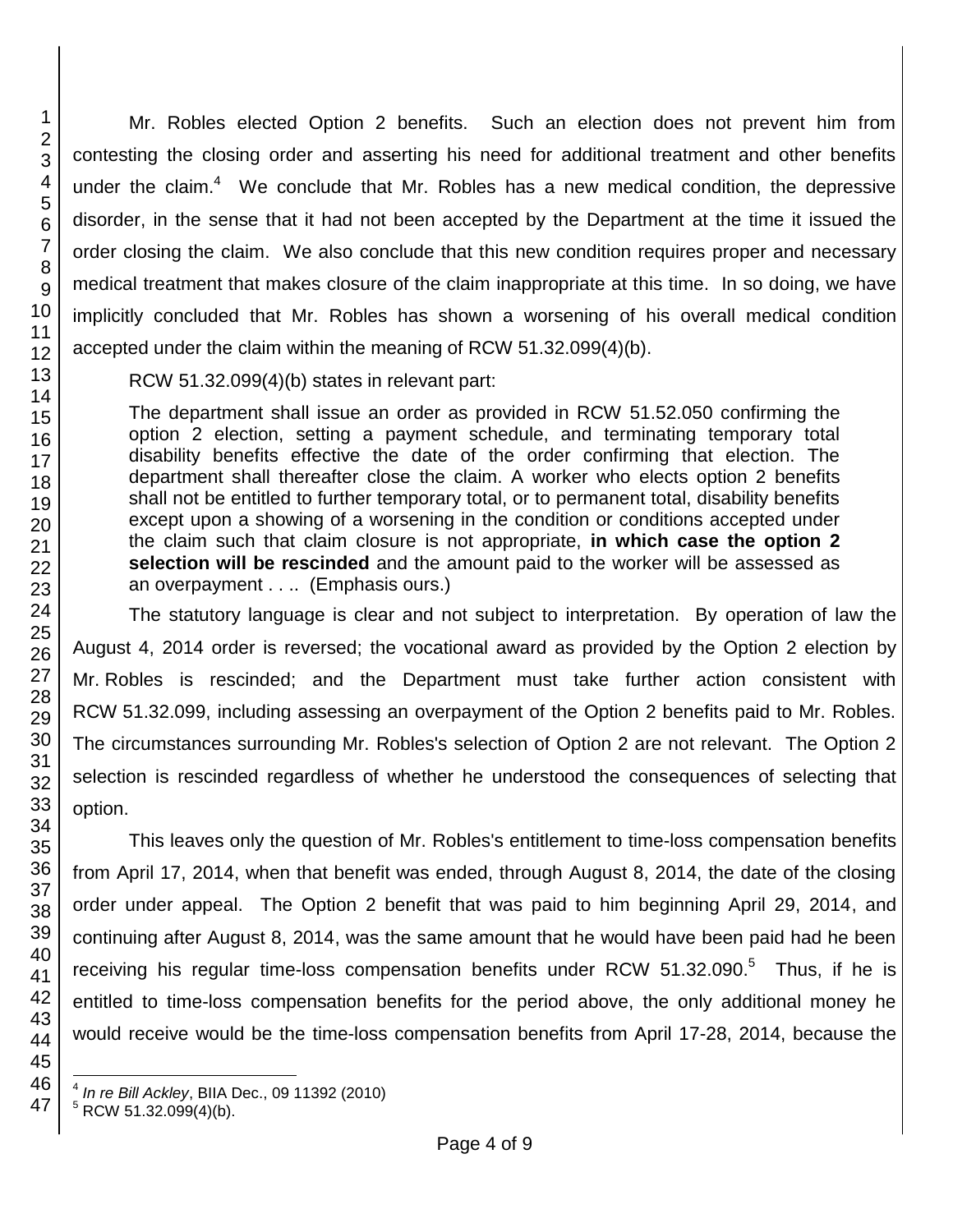time-loss compensation entitlement afterwards would be offset against the overpayment created by the rescission of the Option 2 choice.

Based on the following discussion of the statutory vocational program as it applies to Mr. Robles's case, we direct the Department to pay the full amount of the time-loss compensation benefits for the period in question (less the offset created by the rescission of the Option 2 election). As provided by RCW 51.32.095(1) an assessment was made by vocational rehabilitation and retraining experts because Mr. Robles was receiving time-loss compensation benefits. Their recommendation was that vocational rehabilitation services were both necessary and likely to enable Mr. Robles to become employable at gainful employment. Following that recommendation, the "supervisor or supervisor's designee" concluded that he be provided vocational services. These services were considered to be "both necessary and likely to make the worker employable at gainful employment . . .. "<sup>6</sup>

The supervisor's conclusion that vocational benefits be provided to Mr. Robles constitutes an admission by the Department that without the provision of those benefits he was temporarily unable to work at any gainful employment. The record doesn't reflect when the supervisor made this determination, but we can infer that it occurred in January 2014 because it was that month that vocational counselor Nicole Hernandez was assigned to provide Mr. Robles with vocational plan development services. Mr. Robles was notified of his entitlement to plan development services at that time.

Vocational plan development services are described in WAC 296-19A-090. In Mr. Robles's case, these services were provided to him between January and April 2014, at which time a plan was developed to retrain him as a "sorter." Payment of time-loss compensation benefits continues during the period of plan development.<sup>7</sup> It is during the plan development phase that the worker is advised of the Option 1 or Option 2 election and is counseled on what happens and what benefits are available under each choice.

Following the submission to the Department of the vocational plan the worker selects either Option 1 or Option 2. Option 1 is the implementation of the vocational plan, which can take up to

l  $^{\circ}$  RCW 51.32.095(2).

<sup>&</sup>lt;sup>7</sup> This is implied by RCW 51.32.099(2)(c), which permits an employer to make a valid return-to-work offer to the worker during plan development. If the employer makes such an offer, then "the vocational plan development services and temporary total disability compensation shall be terminated." Also .099(4)(b) which states a worker who selects Option 2 is no longer entitled to TTD or PTD benefits.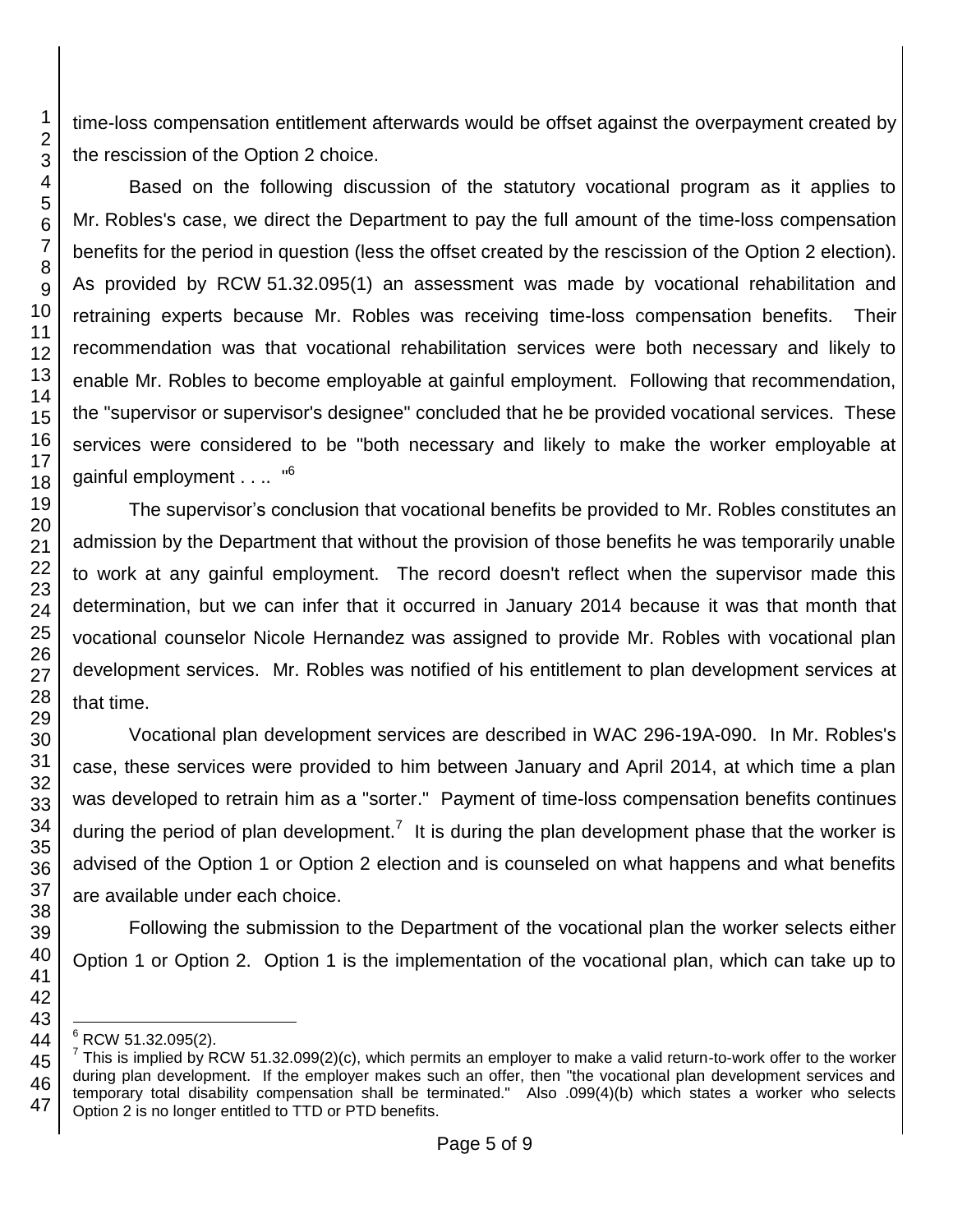two years to complete.<sup>8</sup> Time-loss compensation benefits would have continued during the implementation of the vocational plan had Mr. Robles elected Option 1. Option 2 is the election not to proceed with the plan; the injured worker declines further vocational benefits, receives the equivalent of 6 months of time-loss compensation benefits as calculated and paid under RCW 51.32.090 and vocational costs, including training, equipment, clothing, etc., remain available to him for a five-year period. $9$  Time-loss compensation benefits are terminated and the claim is closed thereafter.

Thus, throughout the vocational rehabilitation process until the completion of the vocational plan, the worker is entitled to time-loss compensation benefits. It is inconsistent for the Department to contend, as here, that Mr. Robles was able to work all along and advocate that time-loss compensation benefits should be denied once he elected Option 2 on April 11, 2014. It is true that the Option 2 election required termination of time-loss compensation, but that was by operation of law, not because of medical and vocational evidence that he was able to work.

#### **DECISION**

In Docket No. 14 21084, the August 4, 2014 order in which the Department affirmed its April 29, 2014 order and determined that Mr. Robles's (Option 2) vocational award was equal to \$10,942.20 to be paid to him biweekly in the amount of \$851.06 is incorrect because the April 29, 2014 order was final and the Department did not have jurisdiction to affirm it. The August 4, 2014 order is reversed.

In Docket No. 14 21085, Mr. Robles did not present a prima facie case in support of his assertion that the August 6, 2014 order in which the Department affirmed a June 25, 2014 order denying responsibility for a right inguinal hernia is incorrect. Mr. Robles's appeal is dismissed.

In Docket No. 14 21086, the August 8, 2014 order in which the Department affirmed its June 26, 2014 order closing the claim with a permanent partial disability award equal to Category 2, WAC 296-20-280, for permanent low back impairments is incorrect. The August 8, 2014 order is reversed and the matter remanded to the Department to accept responsibility for Mr. Robles's depressive disorder and provide further proper and necessary treatment; rescind Mr. Robles's Option 2 selection under RCW 51.32.099(4)(b); assess an overpayment of the

l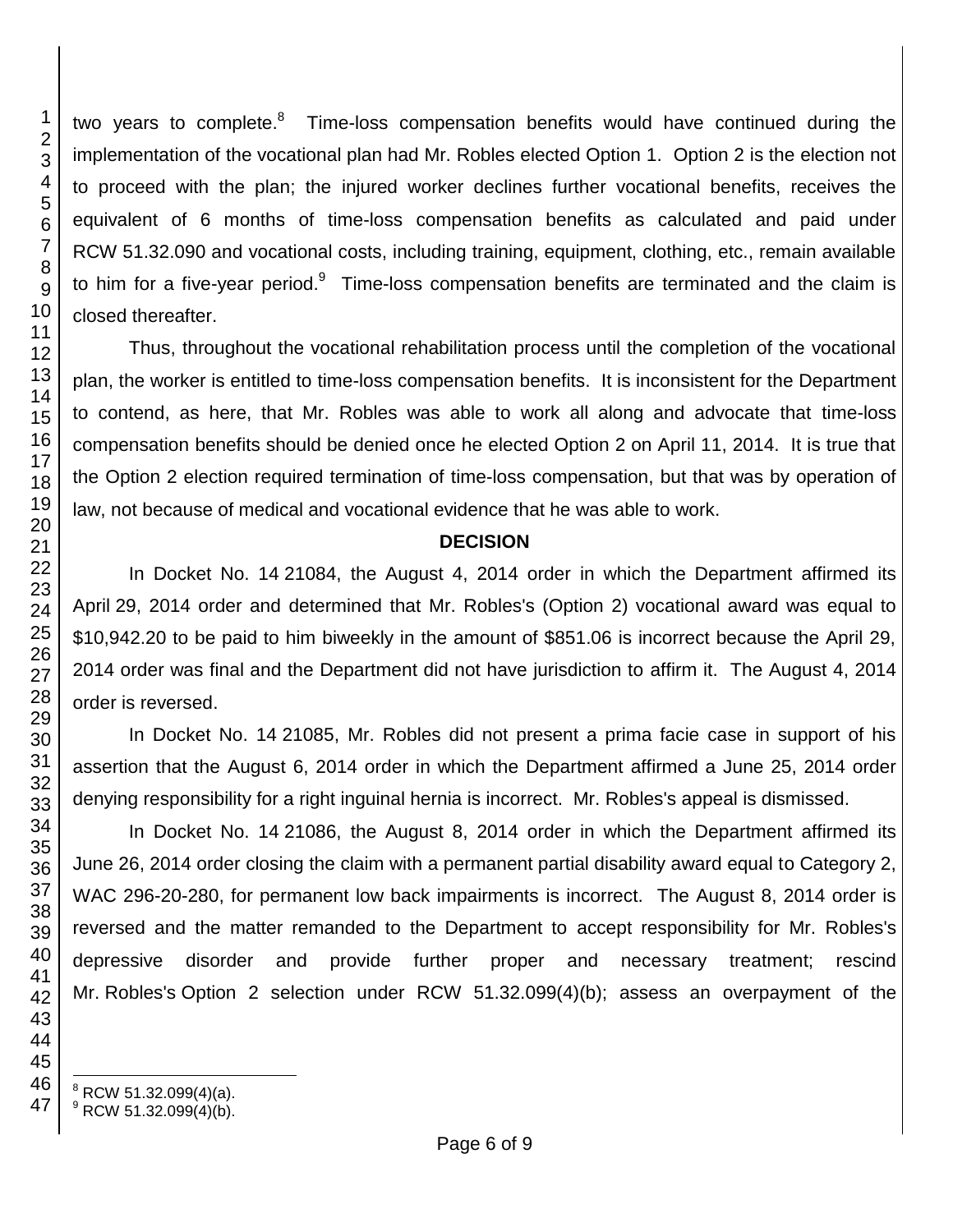monetary benefits paid to him under Option 2; reinstate time-loss compensation benefits from April 17, 2014, through August 8, 2014; and for further action as indicated by the law and the facts.

# **FINDINGS OF FACT**

- 1. On November 13, 2014, an industrial appeals judge certified that the parties agreed to include the Jurisdictional History in the Board record solely for jurisdictional purposes.
- 2. The Department issued an order on April 29, 2014, in which it established the amount of Mr. Robles's Option 2 monetary benefits and the payment schedule of those benefits. Mr. Robles did not protest or appeal that order until July 15, 2014. On August 4, 2014 the Department issued an order in which it purported to affirm its April 29, 2014 order. On September 29, 2014, Mr. Robles timely appealed the August 4, 2014 order.
- 3. Rogelio Robles injured his low back while working for Washington Beef on March 19, 2009, when he grabbed at a cow hide, but slipped and twisted. He received treatment for this condition and eventually had a two-level discectomy and fusion.
- 4. Mr. Robles is approximately 47 years old. He engaged in physical labor throughout his adult life. He had no back pain or limitations or psychological conditions before his March 19, 2009 injury.
- 5. No evidence was presented that the March 19, 2009 industrial injury proximately caused Mr. Robles to sustain a right inguinal hernia.
- 6. The pain and limitations created by the industrial injury and low-back surgery proximately caused Mr. Robles to develop depressive disorder.
- 7. As of August 8, 2014, Mr. Robles required medical treatment for his depressive disorder that was proximately caused by the March 19, 2009 industrial injury. The depressive disorder had not reached medical stability.
- 8. Between April 17, 2014, and August 8, 2014, Mr. Robles was temporarily unable to obtain and perform reasonably continuous gainful employment due to the low back and mental health disabilities and restrictions proximately caused by the March 19, 2009 industrial injury.
- 9. In January 2014 the supervisor of the Department determined vocational services were both necessary and likely to make Mr. Robles employable at gainful employment. Thereafter a vocational plan for Mr. Robles was developed and approved by the Department. He was then informed of his vocational plan options.
- 10. Mr. Robles voluntarily elected Option 2 under RCW 51.32.099(4)(b) to decline vocational plan implementation services. Under Option 2 he received monetary benefits beginning on April 29, 2014 and continuing through at least August 8, 2014.

1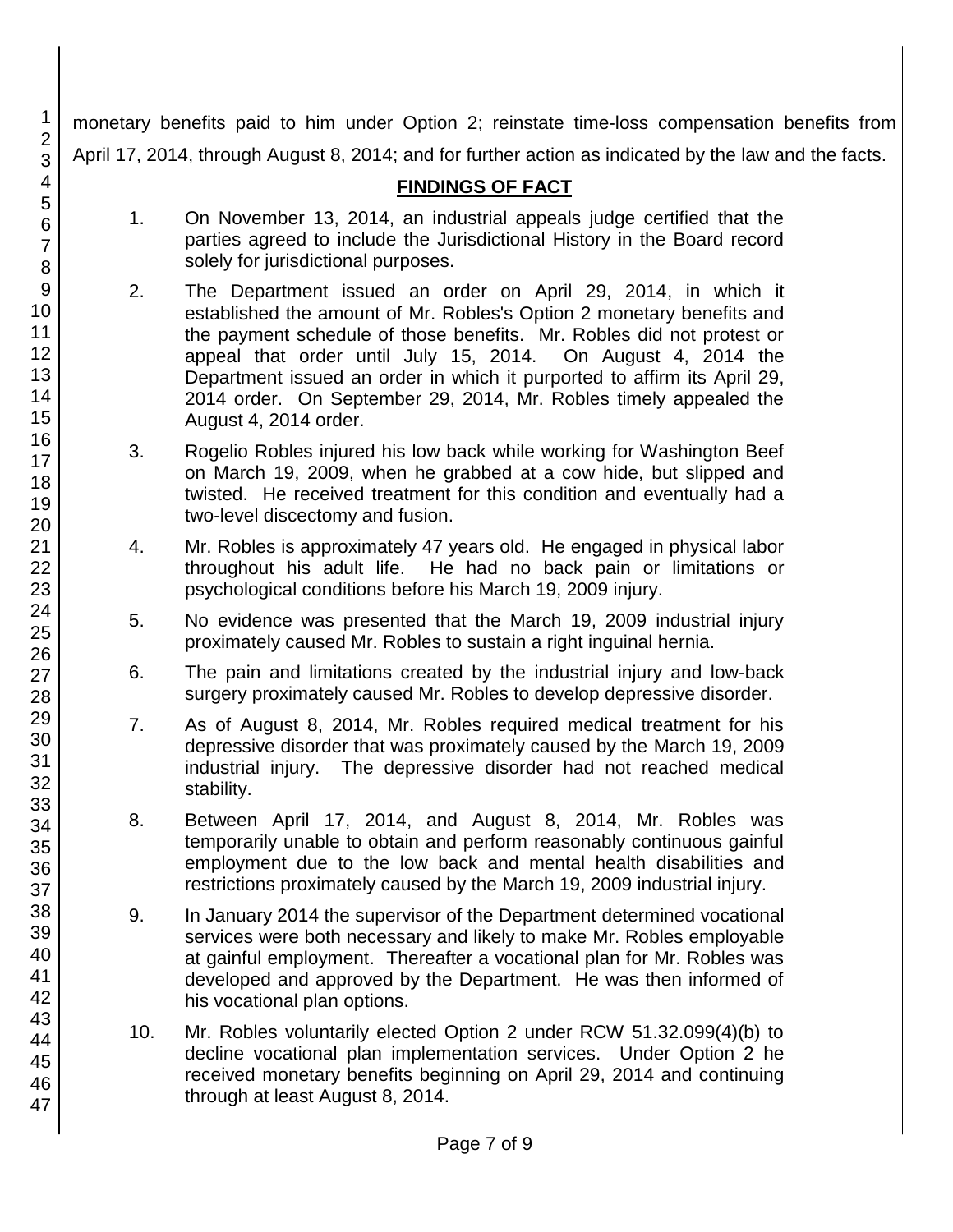# **CONCLUSIONS OF LAW** 1. The Board of Industrial Insurance Appeals has jurisdiction over the parties and subject matter in these appeals. 2. Mr. Robles's protest of the April 29, 2014 Department order was not timely. The April 29, 2014 order was final and the Department could no longer review it. The Department lacked authority to issue its August 4, 2014 order. 3. Mr. Robles did not present a prima facie case that his right inguinal hernia condition was proximately caused by the March 19, 2009 industrial injury. 4. Mr. Robles was a temporarily totally disabled worker within the meaning of RCW 51.32.090 from April 17, 2014, through August 8, 2014. 5. Mr. Robles's depressive disorder proximately caused by the industrial injury was not medically fixed and stable as of August 8, 2014, and he is entitled to further treatment as provided by RCW 51.36.010. 6. As provided by RCW 51.32.099(4)(b) Mr. Robles's Option 2 election is rescinded and the monetary benefits paid him under Option 2 constitute an overpayment. 7. The Department order dated August 4, 2014, is incorrect and is reversed because the April 29, 2014 order was final and the Department did not have jurisdiction to affirm it. . 8. Mr. Robles's appeal from the August 6, 2014 Department order is dismissed for failure to present a prima facie case for relief. 9. The Department order dated August 8, 2014, is incorrect. It is reversed and remanded to the Department to accept responsibility for Mr. Robles's depressive disorder, provide further proper and necessary medical treatment; rescind Mr. Robles's Option 2 selection pursuant to RCW 51.32.099(4)(b), assess an overpayment of the monetary benefits paid to him pursuant to Option 2; reinstate time-loss compensation for the period of April 17, 2014 through August 8, 2014; and for further action as indicated by the law and the facts. Dated: December 15, 2015. BOARD OF INDUSTRIAL INSURANCE APPEALS /s/\_\_\_\_\_\_\_\_\_\_\_\_\_\_\_\_\_\_\_\_\_\_\_\_\_\_\_\_\_\_\_\_\_\_\_\_\_\_\_\_ DAVID E. THREEDY Chairperson /s/\_\_\_\_\_\_\_\_\_\_\_\_\_\_\_\_\_\_\_\_\_\_\_\_\_\_\_\_\_\_\_\_\_\_\_\_\_\_\_\_ FRANK E. FENNERTY, JR. Member